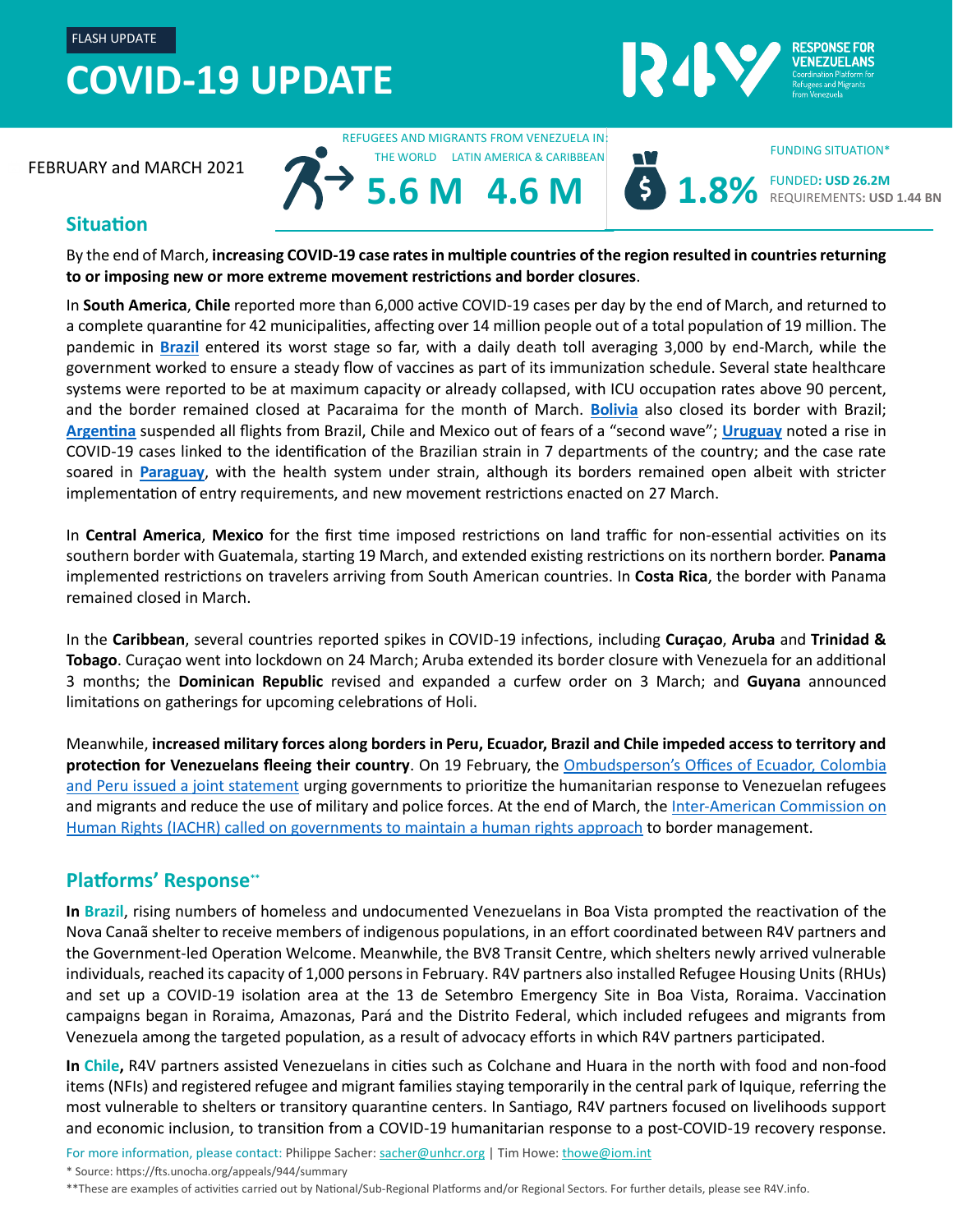## **COVID-19 UPDATE**



Meanwhile, more than 30 per cent of the population received one or more vaccine doses by end-March, including Venezuelan refugees and migrants, who were [eligible to be vaccinated regardless of documentation or legal status](https://www.swissinfo.ch/spa/coronavirus-chile_chile-rectifica-y-dice-que-s%C3%AD-vacunar%C3%A1-a-migrantes-irregulares-tras-pol%C3%A9mica/46364826).

**In Colombia,** the Protection Sector coordinated R4V partners' technical inputs on the draft Resolution to implement [Decree 216,](https://dapre.presidencia.gov.co/normativa/normativa/DECRETO%20216%20DEL%201%20DE%20MARZO%20DE%202021.pdf) signed on 1 March by President Duque, which officially created Temporary Protection Status for Venezuelans (ETPV). The ETPV seeks to achieve [the regularization of 1.8 million Venezuelans by August 2022.](https://idm.presidencia.gov.co/prensa/el-gobierno-nacional-espera-que-1-8-millones-de-migrantes-venezolanos-tenga-210301) Meanwhile, beginning on 21 March, [R4V partners responded to an influx of more than 5,800 Venezuelans and](https://r4v.info/es/documents/details/85851)  [Colombians from Apure State in Venezuela,](https://r4v.info/es/documents/details/85851) who arrived in the municipality of Arauquita as a result of clashes between the Venezuelan armed forces' *Fuerza Aérea Nacional Bolivariana* (FARB) and an irregular armed group in Venezuela. R4V partners also coordinated with local authorities on implementation of the national vaccination plan concerning the inclusion of refugees and migrants from Venezuela and provided support to health brigades for COVID-19 prevention activities (including by distributing PPE, sunshades, hygiene kits and menstrual kits). GIFMM partners also provided support to local primary healthcare providers and COVID-19 symptomatic patients (including with rapid testing and active case search).

**In Ecuador,** increased presence of law enforcement and military personnel at the southern border with Peru exposed Venezuelans in transit to protection risks (including issues related to family separation due to family members not being able to continue their intended journeys, increased risks when crossing the border irregularly, and general insecurity related to refugees and migrants spending more time in border areas unable to cross). Meanwhile, the borders with Colombia and Peru remained closed. R4V partners identified health needs rising in priority for Venezuelans in transit and making their journeys primarily by foot. Meanwhile, as the Ministry of Education launched a "return to school" pilot, R4V partners anticipated challenges for Venezuelan children and adolescents to access public schools, due to registration difficulties and discrimination. The national R4V coordination platform (GTRM) strengthened interagency coordination efforts by launching two new local GTRMs in Ambato and Manta, bringing the total number of local GTRMs in Ecuador to nine. The GTRM Coordination Team also developed a tool and SOPs for Rapid Inter-Agency Assessments (ERIs in Spanish) to be conducted by local GTRMs in emergencies.

**In Peru,** full lockdowns were implemented in 10 regions, including Lima and Callao where most Venezuelan refugees and migrants reside. At the same time, the government launched its vaccination campaign with 700,000 Sinopharm vaccines. Expanded registration efforts for Venezuelans were linked to vaccine efforts, as the Ministry of Health confirmed that all foreign citizens will be included in the national COVID-19 vaccination scheme, using the Superintendence of Migration's (SNM) registration dataset, which will also allow foreigners to obtain the new stay permit (CPP). As of 23 March, over 322,000 Venezuelan nationals had registered through the online SNM portal. Meanwhile, with the start of the school year, R4V partners coordinated with the Ministry of Education to ensure enrolment and access to public education for refugee and migrant children. R4V partners supported the most vulnerable refugees and migrants and host community members with the distribution of hot and cold meals, food kits, hygiene kits and installed handwashing facilities, and provided cash and voucher assistance (CVA) to buy food, cover rents and health services.

**In the Caribbean sub-region,** R4V partners in Aruba, Curaçao, the Dominican Republic, Guyana and Trinidad and Tobago identified shelter, food, NFIs (including hygiene kits) and livelihoods as priority needs. As such, R4V partners directed assistance to these areas, as refugees and migrants continued to experience the impact of job losses and reduced working hours due to the COVID-19 pandemic. In Curaçao, one R4V partner's NFI distribution center was closed due to pandemic restrictions. In Aruba and Curaçao, Venezuelans accessed food e-vouchers and relief packages through a Government/Red-Cross distribution [campaign, funded by the Dutch Government,](https://diario.aw/2021/03/gabinete-hulandes-a-asigna-152-miyon-di-euro-mas-pa-aruba-corsou-y-sint-maarten/) with R4V partners coordinating referrals. CBI and psychosocial support were provided to the most disproportionately affected refugees and migrants. Some partners assisted with the purchase of medications, for example in the Dominican Republic, where assistance was also provided for specialized medical care. Partners in Trinidad and Tobago also assisted 51 Venezuelan trafficking victims with food and NFI vouchers.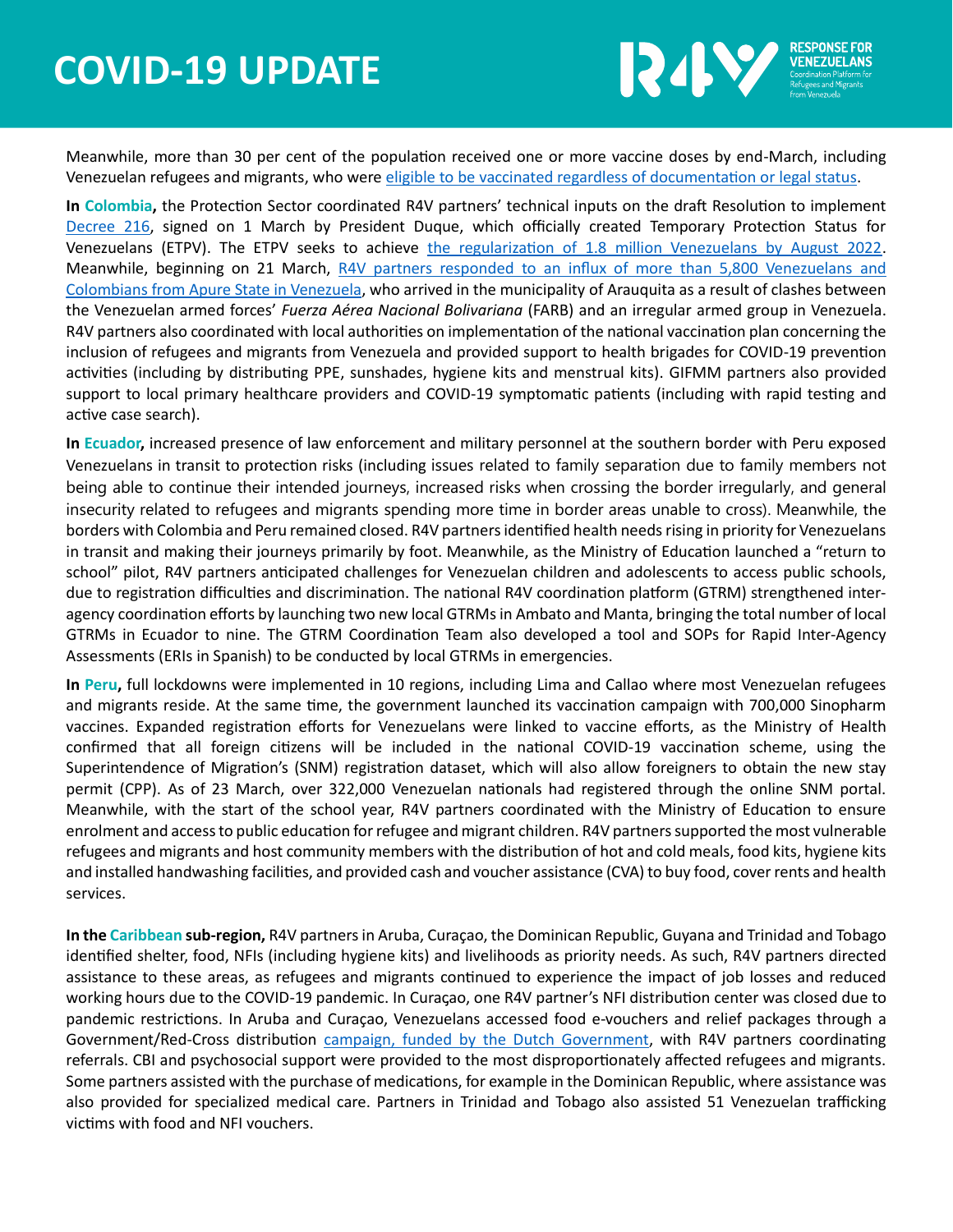**SITUATION** 

# **COVID-19 UPDATE**



**In Central America and Mexico**, vaccination efforts gained momentum, with over 190,000 people in Costa Rica vaccinated; over 87,000 people in Panama vaccinated, including Venezuelan refugees and migrants; and in Mexico, President López Obrador [announced](https://youtu.be/BhmAScMGd5U?t=5819) that all refugees and migrants would be included in the country's COVID-19 vaccination programme. As part of the COVID-19 response under the RMRP, R4V partners in **Panama** donated 2 mobile units for primary medical care to the Ministry of Health, to support access to health for host communities as well as refugees and migrants. R4V partners provided training to SENAFRONT officials stationed in the Darien on the topics of international protection, migration, border management and human rights, while officials identified more than 26 Venezuelans crossing from Colombia into Panama during the reporting period. In **Costa Rica**, by 14 March, a total of 707 Venezuelans had received health insurance through the National Social Security entity (Caja del Seguro Social in Spanish), as part of an agreement negotiated by an R4V partner. In **Mexico**, R4V partners provided information and legal assistance to Venezuelans, and 205 Venezuelan asylum-seekers received cash and voucher assistance (CVA). A total of 29 Venezuelan households in Costa Rica and 80 households in Panama also received CVA during the reporting period.

**In the Southern Cone sub-region**, R4V partners responded to identified needs of Venezuelan refugees and migrants in Argentina, Bolivia, Paraguay and Uruguay with the provision of shelter, NFIs, food assistance, and cash and voucher assistance. R4V partners reinforced their field presence and expanded assistance in border areas of the sub-region where crossings have increased, such as in Oruro, Bolivia, where R4V partners began regular monitoring activities. R4V partners in Uruguay prepared for the arrival of the winter season by distributing vouchers to Venezuelan refugees and migrants to assist them to find and move into adequate shelters. Partners in Paraguay also coordinated with the *Administración de los Servicios de Salud del Estado* (ASSE) to guarantee vaccine coverage for Venezuelans, provide hygiene vouchers, and support contingency centers to guarantee obligatory and preventative isolation in border areas.

#### **Regional Sectors\*\***

**The Regional Education Sector** launched the campaign "En la Escuela Estoy Mejor" to promote the integration of refugee and migrant children and adolescents in the educational systems of host countries. The sector also continued the roll-out of the "Creando Aula" virtual course for Latin American and Caribbean teachers on education in emergencies. As of March 2021, only 7 countries in the region had fully opened their schools, while in 12 countries and territories schools remained fully closed, and in 17 countries schools were partially closed.

**The Regional Food Security Sector** worked with R4V partners in the Caribbean who expressed concerns over growing levels of food insecurity in that region, as they provide assistance primarily in the form of cash and voucher assistance (CVA). The sector also noted the findings of the latest [food security assessments](https://reliefweb.int/sites/reliefweb.int/files/resources/COVID-19%20food%20security%20update%20-%20Venezuelan%20migrants%20in%20Colombia%2C%20Ecuador%20and%20Peru%20%28February%202021%29.pdf) conducted in February 2021 and presented to R4V Partners, which showed that 70% of refugees and migrants in Colombia suffered from food insecurity, as well as 63% in Ecuador and 64% in Peru.

**The Regional Health Sector** monitored the impact of COVID-19 outbreaks among refugees and migrants and the advances of vaccinations programs at national levels, and followed-up on the health needs of people displaced into Arauca (Colombia) due to violence in Apure (Venezuela).

**The Regional Integration Sector** shared a [recently launched Socio-Economic Integration Strategy.](https://r4v.info/es/documents/details/85348) The Strategy aims to provide host countries with strategic guidelines that can be implemented to achieve greater socioeconomic integration of Venezuelan refugees and migrants.

**The Regional Protection Sector,** together with the IACHR, launched a [report, toolbox and communication materials on](https://r4v.info/es/working-group/285?sv=39&geo=0)  [mitigating the risk of evictions](https://r4v.info/es/working-group/285?sv=39&geo=0) and held a high-level dialogue in follow-up. The sector also carried out its regional planning process for 2021 together with regional organizations and national sectors, holding separate dialogues on the response to the displacement of indigenous Venezuelans (in Colombia, Guyana and Brazil) and on the protection response in the Caribbean (with Aruba, Curacao, the Dominican Republic, Guyana and Trinidad and Tobago).

**The Gender-Based Violence (GBV) Sub-sector** continued efforts with R4V partners to improve access to essential, lifesaving GBV services adapted to the COVID-19 context, and promote access to economic support and safety nets for those most vulnerable, to mitigate risks of GBV and reduce negative coping strategies.